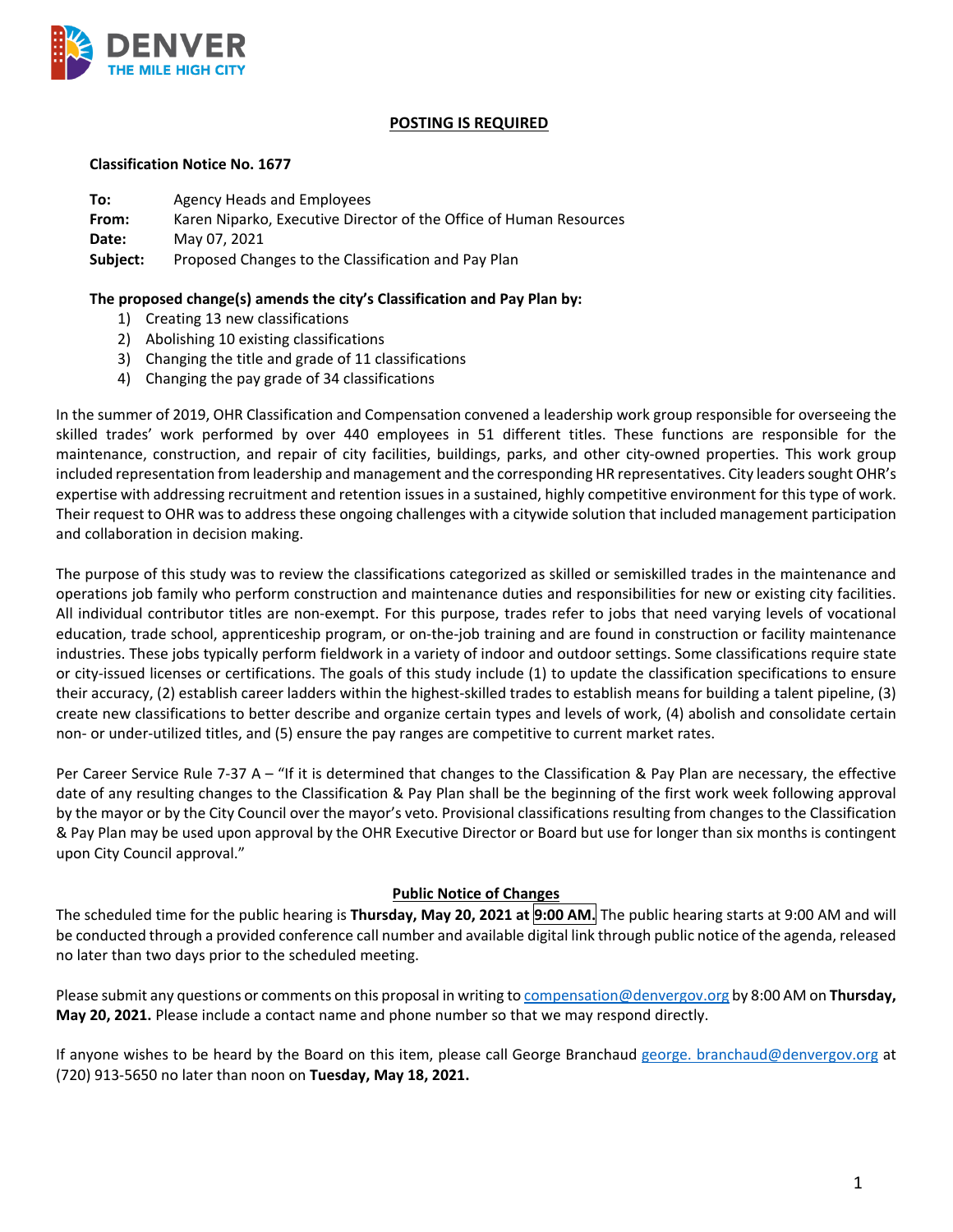

# **NEW CLASSIFICATIONS**

| <b>Job Code</b> | <b>Proposed Class Title</b>             | <b>Proposed Pay Grade &amp; Range</b> |
|-----------------|-----------------------------------------|---------------------------------------|
| CJ3309          | <b>Building Engineer II</b>             | NE-17 (\$29.59-\$37.73-\$45.87)       |
| CJ3310          | Electrician II                          | NE-18 (\$31.36-\$39.99-\$48.62)       |
| CJ3311          | Electrician Lead                        | NE-19 (\$33.25-\$42.39-\$51.53)       |
| CJ3312          | Electronic Systems Technician II        | NE-18 (\$31.36-\$39.99-\$48.62)       |
| CJ3313          | Electronic Systems Technician III       | NE-19 (\$33.25-\$42.39-\$51.53)       |
| CA3314          | <b>Facilities Management Manager</b>    | EX-13 (\$83,348-\$110,436-\$137,524)  |
| CJ3315          | <b>Facilities Management Supervisor</b> | EX-11 (\$71,457-\$94,681-\$117,905)   |
| CJ3316          | <b>HVAC Mechanic II</b>                 | NE-16 (\$27.91-\$35.59-43.27)         |
| CJ3317          | <b>HVAC Mechanic Lead</b>               | NE-17 (\$29.59-\$37.73-\$45.87)       |
| CJ3318          | <b>Irrigation Technician</b>            | NE-11 (\$21.28-\$26.60-\$31.92)       |
| CJ3319          | Multiple Trades Technician              | NE-18 (\$31.36-\$39.99-\$48.62)       |
| CJ3320          | Plumber II                              | NE-17 (\$29.59-\$37.73-\$45.87)       |
| CJ3321          | Plumber Lead                            | NE-18 (\$31.36-\$39.99-\$48.62)       |

## **CLASSIFICATION ABOLISHMENTS**

| <b>Job Code</b> | <b>Current Class Title</b>                     | Pay Grade & Range                   |
|-----------------|------------------------------------------------|-------------------------------------|
| CJ2480          | <b>Aviation Electrical Superintendent</b>      | EX-11 (\$71,457-\$94,681-\$117,905) |
| CJ2481          | <b>Aviation Painting Supervisor</b>            | EX-07 (\$52,523-\$69,593-\$86,664)  |
| CJ2500          | <b>Construction and Maintenance Supervisor</b> | EX-08 (\$56,725-\$75,161-\$93,597)  |
| CJ2734          | <b>DIA Stationary Engineer</b>                 | NE-14 (\$24.85-\$31.68-\$38.51)     |
| CJ2516          | <b>Electrical Supervisor</b>                   | EX-08 (\$56,725-\$75,161-\$93,597)  |
| CJ2526          | Glazier                                        | NE-11 (\$21.28-\$26.60-\$31.92)     |
| CJ2540          | <b>HVAC Mechanic Supervisor</b>                | EX-08 (\$56,725-\$75,161-\$93,597)  |
| CJ2559          | <b>Master Trades Worker</b>                    | NE-14 (\$24.85-\$31.68-\$38.51)     |
| CJ3036          | Millwright                                     | NE-14 (\$24.85-\$31.68-\$38.51)     |
| CJ2573          | <b>Plumbing Supervisor</b>                     | EX-08 (\$56,725-\$75,161-\$93,597)  |

# **CLASSIFICATION TITLE CHANGES & PAY GRADE CHANGES**

| Job    | Current                  | <b>Proposed</b>              | Current                         | <b>Proposed</b>                 |
|--------|--------------------------|------------------------------|---------------------------------|---------------------------------|
| Code   | <b>Class Title</b>       | <b>Class Title</b>           | Pay Grade & Range               | Pay Grade & Range               |
| CJ2732 | <b>Building Engineer</b> | <b>Building Engineer I</b>   | NE-13 (\$23.91-\$29.89-\$35.87) | NE-16 (\$27.91-\$35.59-43.27)   |
| CJ2499 | <b>Chief Combination</b> | Combination                  | EX-10 (\$66,164-\$87,668-       | EX-12 (\$77,174-\$102,256-      |
|        | Inspector                | <b>Inspector Supervisor</b>  | \$109,171                       | \$127,337                       |
| CJ2706 | <b>Chief Trades</b>      | Trades Inspector             | EX-08 (\$56,725-\$75,161-       | EX-11 (\$71,457-\$94,681-       |
|        | Inspector                | Supervisor                   | \$93597)                        | \$117,905                       |
| CJ2501 | Construction             | <b>Building Construction</b> | NE-14 (\$24.85-\$31.68-\$38.51) | NE-17 (\$29.59-\$37.73-\$45.87) |
|        | Inspector                | Inspector                    |                                 |                                 |
| CJ2513 | Electrician              | Electrician I                | NE-14 (\$24.85-\$31.68-\$38.51) | NE-17 (\$29.59-\$37.73-\$45.87) |
|        |                          |                              |                                 |                                 |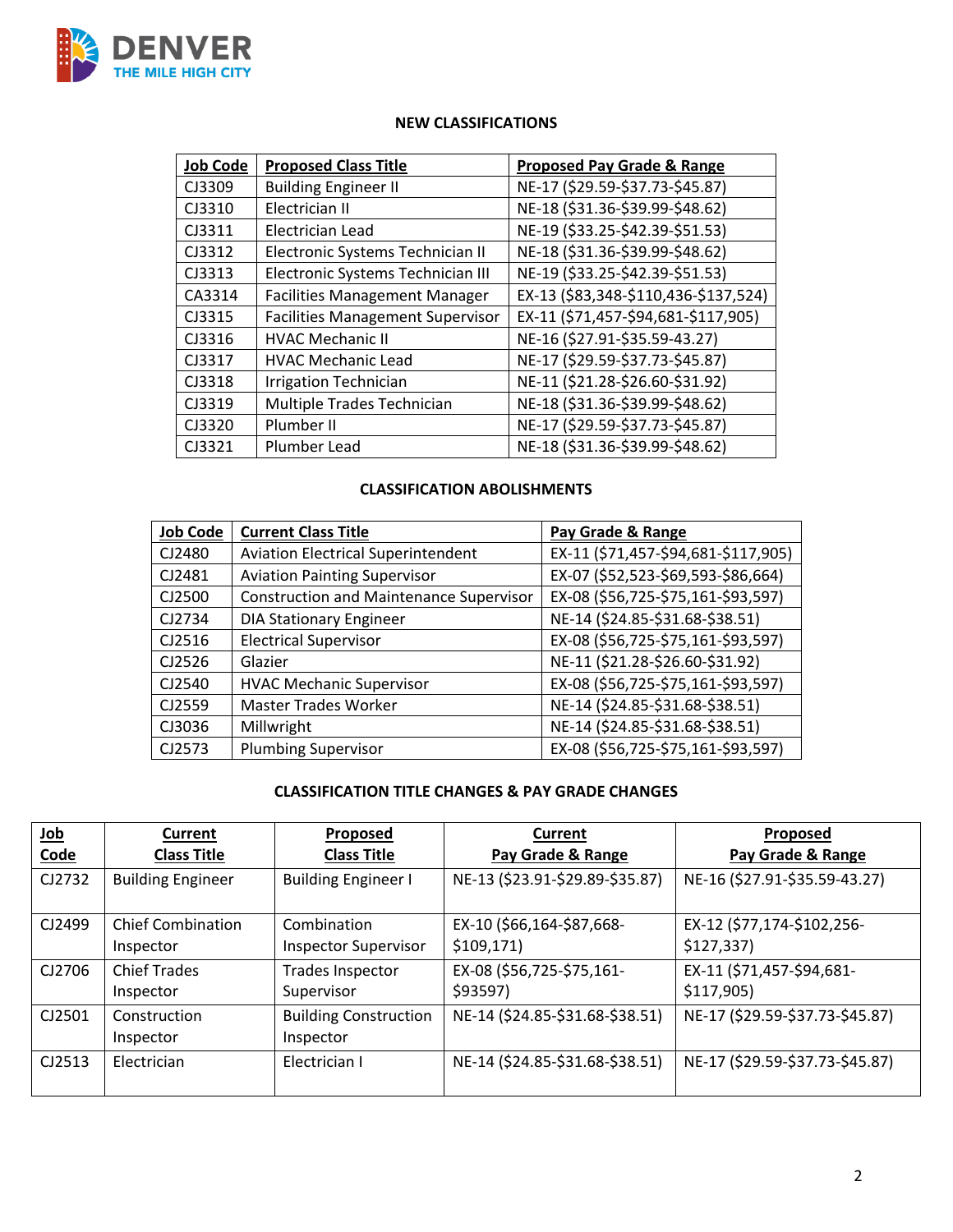

| Job         | Current                      | <b>Proposed</b>              | Current                         | <b>Proposed</b>                 |
|-------------|------------------------------|------------------------------|---------------------------------|---------------------------------|
| <b>Code</b> | <b>Class Title</b>           | <b>Class Title</b>           | Pay Grade & Range               | Pay Grade & Range               |
| CJ2511      | <b>Electronic Systems</b>    | <b>Electronic Systems</b>    | NE-14 (\$24.85-\$31.68-\$38.51) | NE-17 (\$29.59-\$37.73-\$45.87) |
|             | Technician                   | Technician I                 |                                 |                                 |
| LJ2745      | <b>Electronic Systems</b>    | <b>Electronic Systems</b>    | NE-14 (\$24.85-\$31.68-\$38.51) | NE-17 (\$29.59-\$37.73-\$45.87) |
|             | Technician                   | Technician I                 |                                 |                                 |
| CJ2512      | <b>Electronics</b>           | <b>Electronics Systems</b>   | EX-08 (\$56,725-\$75,161-       | EX-11 (\$71,457-\$94,681-       |
|             | <b>Technician Supervisor</b> | <b>Technician Supervisor</b> | \$93,597                        | \$117,905                       |
| CJ2539      | <b>HVAC Mechanic</b>         | <b>HVAC Mechanic I</b>       | NE-12 (\$22.56-\$28.20-\$33.84) | NE-15 (\$26.34-\$33.58-\$40.82) |
|             |                              |                              |                                 |                                 |
| LJ2743      | <b>HVAC Mechanic</b>         | <b>HVAC Mechanic I</b>       | NE-12 (\$22.56-\$28.20-\$33.84) | NE-15 (\$26.34-\$33.58-\$40.82) |
|             |                              |                              |                                 |                                 |
| CJ2571      | Plumber                      | Plumber I                    | NE-13 (\$23.91-\$29.89-\$35.87) | NE-16 (\$27.91-\$35.59-43.27)   |
|             |                              |                              |                                 |                                 |

# **CLASSIFICATION PAY GRADE CHANGES**

| Job    | <b>Current</b>                       | <b>Current</b>                       | Proposed                             |
|--------|--------------------------------------|--------------------------------------|--------------------------------------|
| Code   | <b>Class Title</b>                   | Pay Grade & Range                    | Pay Grade & Range                    |
| CJ2612 | Arborist Technician I                | NE-08 (\$17.86-\$22.33-\$26.8)       | NE-10 (\$20.07-\$25.09-\$30.11)      |
| CJ2596 | Arborist Technician II               | NE-10 (\$20.07-\$25.09-\$30.11)      | NE-12 (\$22.56-\$28.20-\$33.84)      |
| CJ2733 | <b>Building Engineer Lead</b>        | NE-14 (\$24.85-\$31.68-\$38.51)      | NE-18 (\$31.36-\$39.99-\$48.62)      |
| CJ2493 | Carpenter                            | NE-11 (\$21.28-\$26.60-\$31.92)      | NE-13 (\$23.91-\$29.89-\$35.87       |
| CJ2494 | <b>Cement Finisher</b>               | NE-11 (\$21.28-\$26.60-\$31.92)      | NE-13 (\$23.91-\$29.89-\$35.87       |
| CA0732 | <b>City Forester</b>                 | EX-12 (\$77,174-\$102,256-\$127,337) | EX-14 (\$90,016-\$119,271-\$148,526) |
| CJ2679 | Combination Inspector I              | NE-15 (\$26.34-\$33.58-\$40.82)      | NE-18 (\$31.36-\$39.99-\$48.62)      |
| CJ2682 | <b>Combination Inspector II</b>      | NE-16 (\$27.91-\$35.59-\$43.27)      | NE-19 (\$33.25-\$42.39-\$51.53)      |
| CJ2514 | <b>Electrical Inspector</b>          | NE-14 (\$24.85-\$31.68-\$38.51)      | NE-17 (\$29.59-\$37.73-\$45.87)      |
| CJ2515 | <b>Electrical Maintenance Worker</b> | NE-10 (\$20.07-\$25.09-\$30.11)      | NE-12 (\$22.56-\$28.20-\$33.84)      |
| CJ2522 | <b>Facilities Superintendent</b>     | EX-11 (\$71,457-\$94,681-\$117,905)  | EX-12 (\$77,174-\$102,256-\$127,337) |
| LJ2744 | <b>Facilities Superintendent</b>     | EX-11 (\$71,457-\$94,681-\$117,905)  | EX-12 (\$77,174-\$102,256-\$127,337) |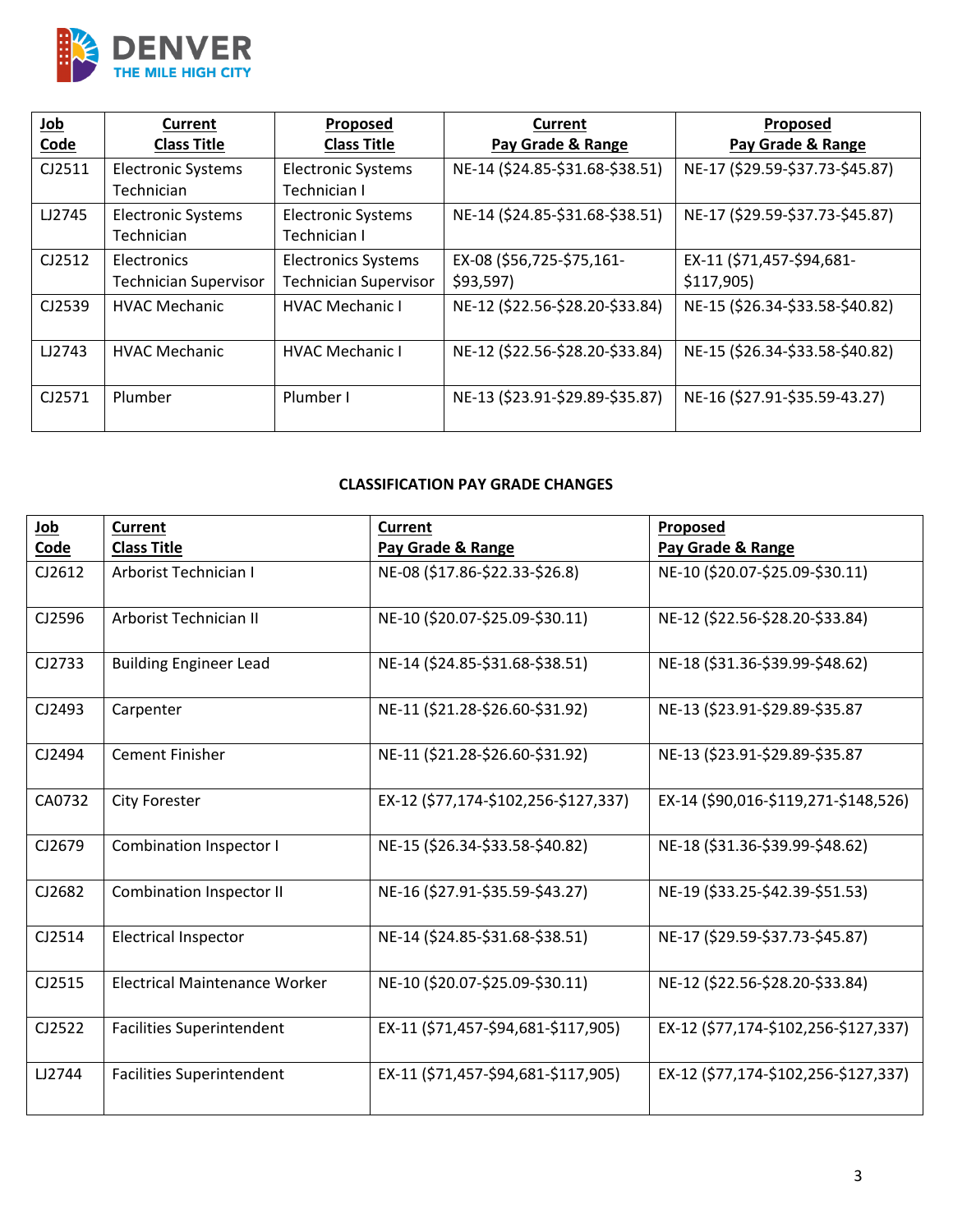

| Job    | <b>Current</b><br><b>Current</b>            |                                     | Proposed                             |
|--------|---------------------------------------------|-------------------------------------|--------------------------------------|
| Code   | <b>Class Title</b>                          | Pay Grade & Range                   | Pay Grade & Range                    |
| CJ2523 | <b>Facility Maintenance Technician</b>      | NE-11 (\$21.28-\$26.60-\$31.92)     | NE-13 (\$23.91-\$29.89-\$35.87       |
| LJ2742 | <b>Facility Maintenance Technician</b>      | NE-11 (\$21.28-\$26.60-\$31.92)     | NE-13 (\$23.91-\$29.89-\$35.87       |
| CJ1917 | <b>Field Superintendent</b>                 | EX-11 (\$71,457-\$94,681-\$117,905) | EX-12 (\$77,174-\$102,256-\$127,337) |
| CJ3034 | Fire Alarm Technician                       | NE-14 (\$24.85-\$31.68-\$38.51)     | NE-17 (\$29.59-\$37.73-\$45.87)      |
| CJ3035 | Fire Sprinkler Technician                   | NE-14 (\$24.85-\$31.68-\$38.51)     | NE-17 (\$29.59-\$37.73-\$45.87)      |
| CJ2551 | Locksmith                                   | NE-10 (\$20.07-\$25.09-\$30.11)     | NE-12 (\$22.56-\$28.20-\$33.84)      |
| CJ2552 | Maintenance Technician                      | NE-09 (\$18.94-\$23.67-\$28.40)     | NE-11 (\$21.28-\$26.60-\$31.92)      |
| CJ2561 | <b>Mechanical Inspector</b>                 | NE-14 (\$24.85-\$31.68-\$38.51)     | NE-17 (\$29.59-\$37.73-\$45.87)      |
| CJ2562 | Multiple Trades Supervisor                  | EX-08 (\$56,725-\$75,161-\$93,597)  | EX-11 (\$71,457-\$94,681-\$117,905)  |
| CJ2567 | Painter                                     | NE-10 (\$20.07-\$25.09-\$30.11)     | NE-12 (\$22.56-\$28.20-\$33.84)      |
| CJ3105 | Parking Meter Technician                    | NE-10 (\$20.07-\$25.09-\$30.11)     | NE-12 (\$22.56-\$28.20-\$33.84)      |
| CJ3148 | Parks Natural Resources Technician          | NE-11 (\$21.28-\$26.60-\$31.92)     | NE-13 (\$23.91-\$29.89-\$35.87)      |
| CJ3149 | Parks Natural Resources Technician<br>Ш     | NE-13 (\$23.91-\$29.89-\$35.87)     | NE-15 (\$26.34-\$33.58-\$40.82)      |
| CJ2572 | Plumbing Inspector                          | NE-14 (\$24.85-\$31.68-\$38.51)     | NE-17 (\$29.59-\$37.73-\$45.87)      |
| CJ2578 | Pool Maintenance Technician                 | NE-10 (\$20.07-\$25.09-\$30.11)     | NE-12 (\$22.56-\$28.20-\$33.84)      |
| CJ2677 | <b>Trades Inspector</b>                     | NE-14 (\$24.85-\$31.68-\$38.51)     | NE-17 (\$29.59-\$37.73-\$45.87)      |
| CJ3166 | <b>Traffic Signal Inspector</b>             | NE-14 (\$24.85-\$31.68-\$38.51)     | NE-17 (\$29.59-\$37.73-\$45.87)      |
| CJ2608 | Traffic Signal Technician I                 | NE-10 (\$20.07-\$25.09-\$30.11)     | NE-13 (\$23.91-\$29.89-\$35.87)      |
| CJ2609 | <b>Traffic Signal Technician II</b>         | NE-11 (\$21.28-\$26.60-\$31.92)     | NE-14 (\$24.85-\$31.68-\$38.51)      |
| CJ2610 | <b>Traffic Signal Technician III</b>        | NE-13 (\$23.91-\$29.89-\$35.87)     | NE-16 (\$27.91-\$35.59-43.27)        |
| CJ2611 | <b>Traffic Signal Technician Supervisor</b> | EX-08 (\$56,725-\$75,161-\$93,597)  | EX-11 (\$71,457-\$94,681-\$117,905)  |